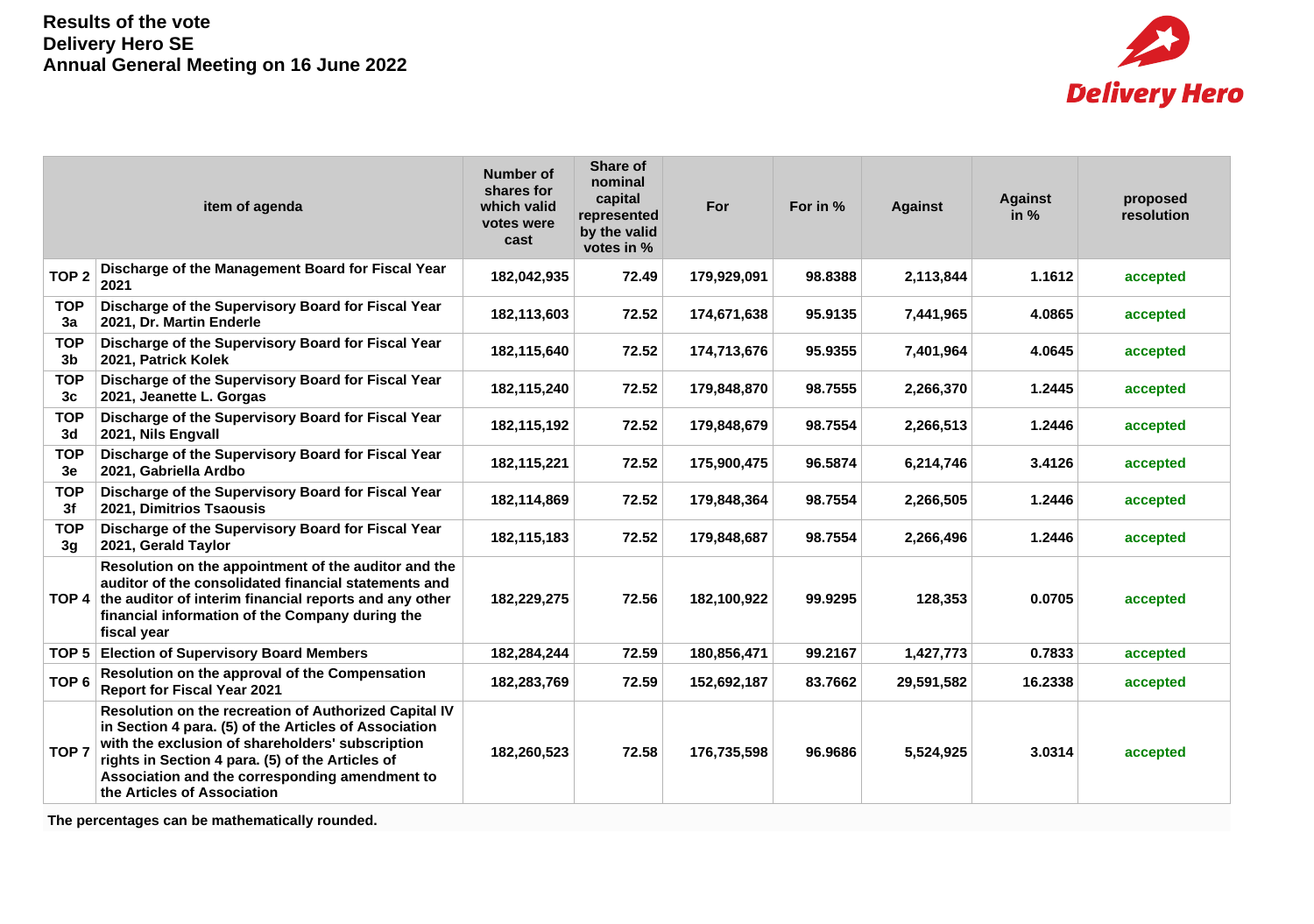

| item of agenda   |                                                                                                                                                                                                                                                                                                                                                                                                                                                                                                                                                                                                                                                                                                                                                                                                                                                                                                                                                                                                 | <b>Number of</b><br>shares for<br>which valid<br>votes were<br>cast | Share of<br>nominal<br>capital<br>represented<br>by the valid<br>votes in % | For         | For in % | <b>Against</b> | <b>Against</b><br>in $%$ | proposed<br>resolution |
|------------------|-------------------------------------------------------------------------------------------------------------------------------------------------------------------------------------------------------------------------------------------------------------------------------------------------------------------------------------------------------------------------------------------------------------------------------------------------------------------------------------------------------------------------------------------------------------------------------------------------------------------------------------------------------------------------------------------------------------------------------------------------------------------------------------------------------------------------------------------------------------------------------------------------------------------------------------------------------------------------------------------------|---------------------------------------------------------------------|-----------------------------------------------------------------------------|-------------|----------|----------------|--------------------------|------------------------|
|                  | Resolution on the creation of a new Authorized<br>Capital 2022/I with the possibility of excluding<br>TOP 8   shareholders' subscription rights and the<br>corresponding amendments to Section 4 of the<br><b>Articles of Association</b>                                                                                                                                                                                                                                                                                                                                                                                                                                                                                                                                                                                                                                                                                                                                                       | 182,260,346                                                         | 72.58                                                                       | 147,394,958 | 80.8705  | 34,865,388     | 19.1295                  | accepted               |
|                  | Resolution on the creation of a new Authorized<br>Capital 2022/II with the possibility of excluding<br>TOP 9 shareholders' subscription rights and the<br>corresponding amendment of Section 4 of the<br><b>Articles of Association</b>                                                                                                                                                                                                                                                                                                                                                                                                                                                                                                                                                                                                                                                                                                                                                         | 182,260,322                                                         | 72.58                                                                       | 147,327,080 | 80.8333  | 34,933,242     | 19.1667                  | accepted               |
| <b>TOP</b><br>10 | Resolution on the amendment of the resolution of<br>the annual general meeting of 12 June 2019, as<br>amended by resolution of the annual general meeting<br>of 16 June 2021 on the authorization to issue<br>convertible bonds, bonds with warrants, profit<br>participation rights and/or profit participating bonds<br>(or combinations of these instruments) with the<br>possibility of excluding subscription rights and on the<br>partial cancellation of the Conditional Capital 2019/I<br>and on the corresponding amendment of Section 4 of<br>the Articles of Association; resolution on a new<br>authorization to issue convertible bonds, bonds with<br>warrants, profit participation rights<br>and/or profit participating bonds (or combinations of<br>these instruments) with the possibility of excluding<br>subscription rights and on the creation of Conditional<br>Capital 2022/I as well as on the corresponding<br>amendment of Section 4 of the Articles of Association | 182, 151, 734                                                       | 72.53                                                                       | 146,560,162 | 80.4604  | 35,591,572     | 19.5396                  | accepted               |

**The percentages can be mathematically rounded.**